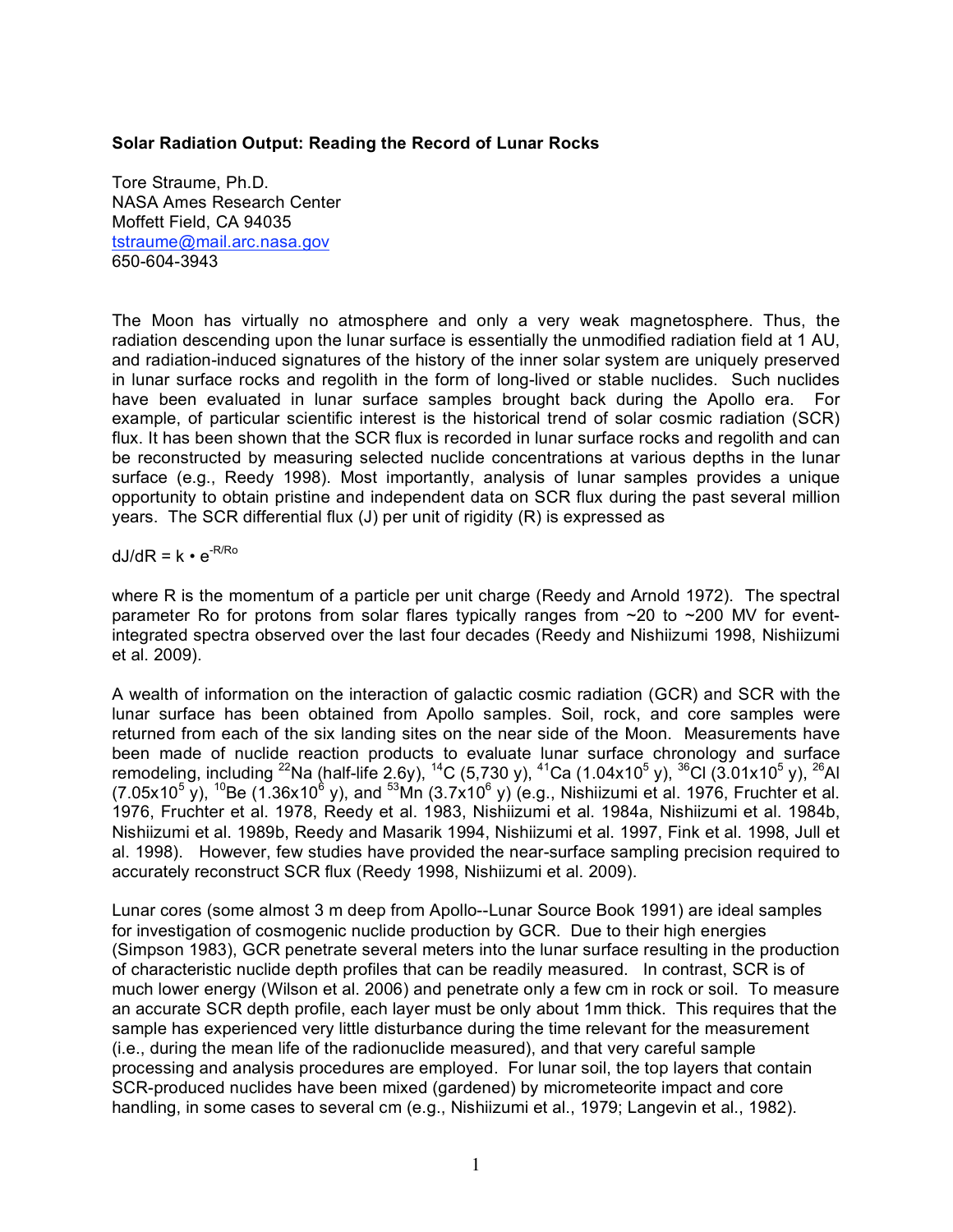Hence, the soil cores are of limited accuracy for SCR depth profile measurement. Lunar surface rocks are the best archives for the past SCR record. Good documentation, orientation, and exposure histories of rocks are required to study SCR flux and energy and therefore only a handful of Apollo rocks have been used for detailed SCR studies to date. The profiles of nuclides made by solar protons have also been used to determine rates at which lunar rocks are eroding (mainly by micrometeorites) to be 0.25-3 mm/My (e.g., Kohl et al., 1978; Nishiizumi et al., 2009. The substantial range of erosion rates observed result from the varying hardness of different lunar rocks.

Focusing on the SCR contribution near the surface, Nishiizumi et al (2009) measured <sup>10</sup>Be,  $^{26}$ Al, and  $36$ Cl in Apollo 16 rock 64455. Their results are plotted in Figure 2 and clearly show the contribution from SCR in the case of  $^{26}$ Al and  $^{36}$ Cl, but not for  $^{10}$ Be. Also shown are the relevant production cross sections for these nuclides. It is observed that the measured depth profiles reflect the corresponding cross sections. The profile for  ${}^{10}$ Be is nearly flat at these depths showing essentially no detectable contribution from SCR, which is consistent with the rapidly diminishing cross sections for the production of  ${}^{10}$ Be at energies below a GeV. In contrast,  ${}^{26}$ Al and <sup>36</sup>Cl exhibit clear depth profiles resulting from SCR consistent with their relatively large production cross-sections below 100 MeV where SCR protons dominate.



**Figure 2**. Left panel: Depth profile measurements and calculations in a lunar rock from Apollo 16 (rock number 64455) for <sup>10</sup>Be, <sup>26</sup>Al, and <sup>36</sup>Cl. The contributions from SCR and GCR were calculated. Measurements were made using AMS. Right panel: Production cross-sections corresponding to the measured depth profiles. From Nishiizumi et al. 2009 (the reader is referred to Nishiizumi et al. 2009, Reedy 2007, and Reedy 1998 for in-depth discussion of these and similar data).

The results in Fig. 2 illustrate that it is indeed possible to make the very precise near-surface depth profile measurements required to determine SCR flux from lunar surface rocks. It's noted that the limited number of samples available from Apollo suitable for precise SCR analysis make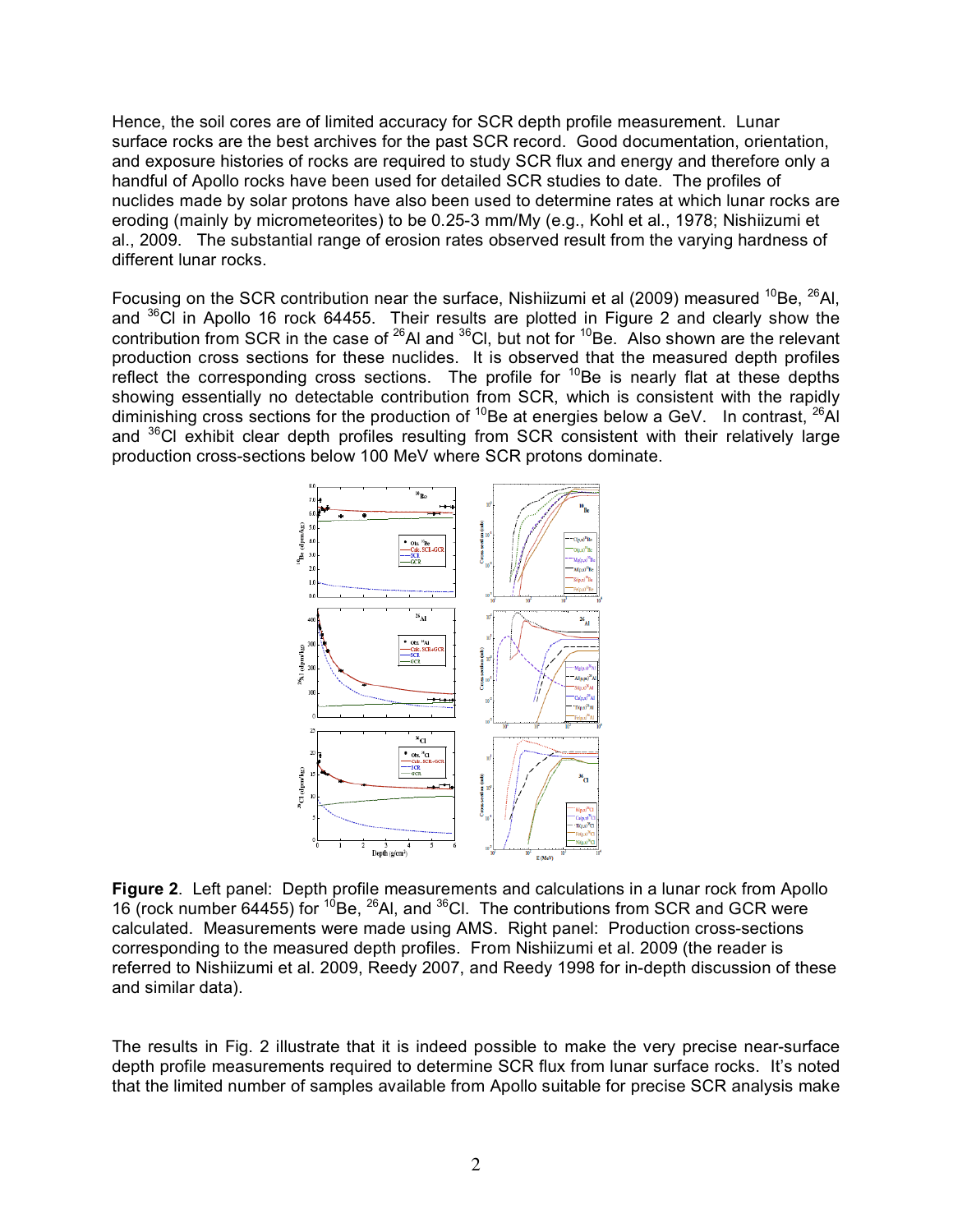it critical that those rocks that are suitable be evaluated to the maximum extent possible, and enhances the importance of new samples from future missions to the Moon.

## **Estimates of Trends in SEP Flux**

Reedy (1998) reviewed the data available from Apollo samples to estimate the SCR flux during the past 5 million years. This was accomplished using solar proton-induced products in lunar regolith having half-lives ranging from 2.6 y to 3.7 My. The results are plotted in Figure 3 and show a consistent trend with lower average flux 5 million years ago than today. Proton flux data were presented for several proton energy intervals and all exhibit the same overall trend. These are important observations and provide clear evidence that the solar proton flux can be obtained from the concentration profiles of specific nuclides measured in lunar samples. The results show that the SCR flux has increased substantially during the past 2 million years and appears to be continuing to increase. There appears to be fine structure in the data. Additional measurements should be made to better define these curves and fill-in the gaps, e.g., there is only one nuclide measured between 5y and 100,000y  $(^{14}C)$ .



**Figure 3**. Long-term trend in SCR flux measured in samples from the lunar surface. Plotted from data in Reedy (1998). Nishiizumi et al. (2009) have recently added to these data based on their new depth profile measurements of  $^{26}$ AI and  $^{36}$ CI illustrated in Fig. 2.

The principal source of information on the historical trends of SCR flux has been the polar ice core data. McCracken et al (2001a, 2001b) evaluated nitrate deposition in ice cores from Greenland and Antarctica to detect solar flare events that have occurred during the past several hundred years (from 1561 to 1994). They concluded that impulsive nitrate measured in ice cores is a reliable indicator of the occurrence of large events and that they provide a quantitative measure of such events. They have further proposed a hypothesis in which variations in coronal densities modulate the efficiency of SCR production throughout the Gleissberg cycle, which suggest that the past ~50 years may have been a period of comparatively benign space radiation climate and that the frequency of large SCR may increase from its present level by a factor of 6 to 8 commencing perhaps in the next Schwabe cycle. An independent source of SCR estimates, i.e., from lunar samples, would provide a critically important comparison to the ice core data.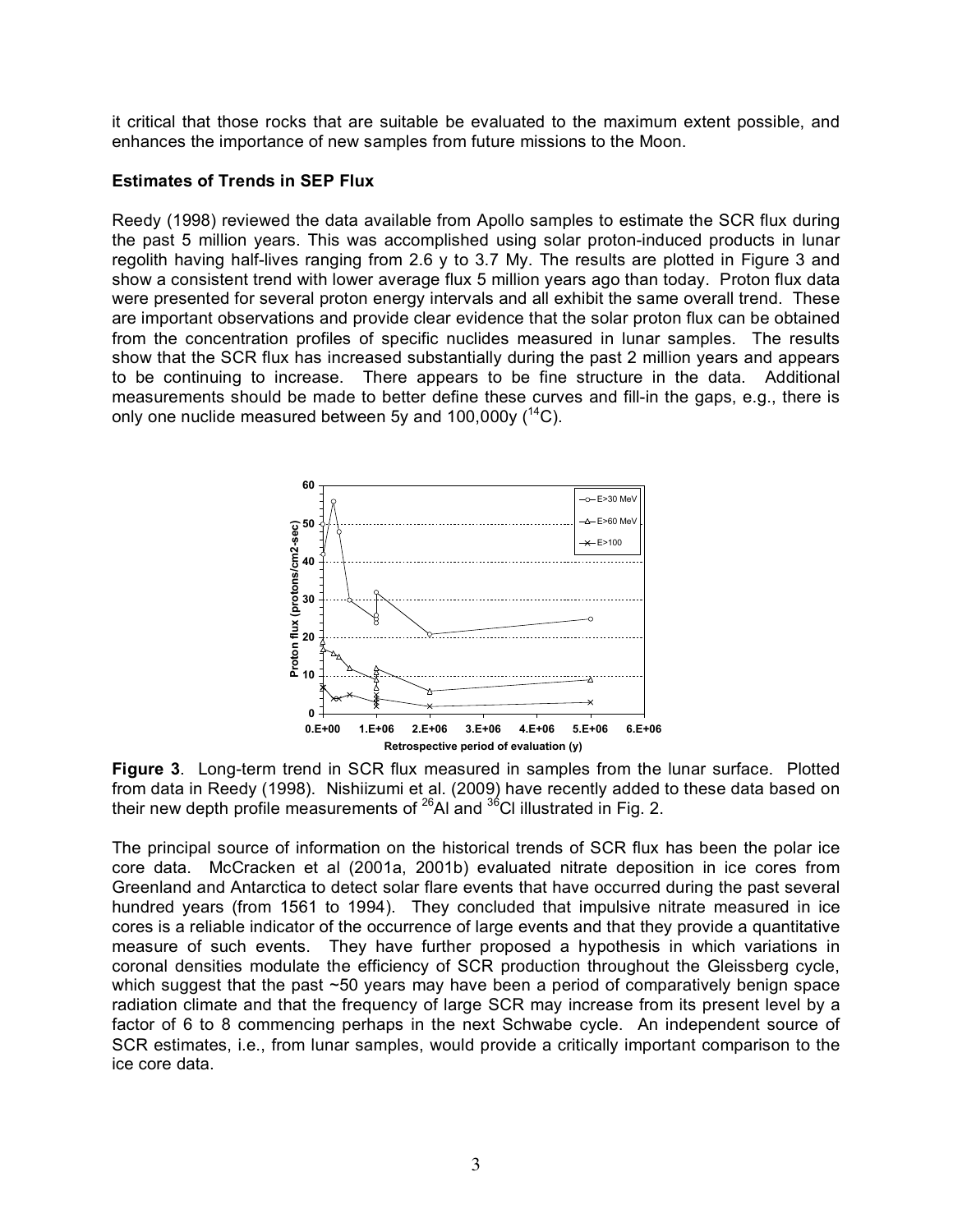The evaluation of SCR flux from ice cores and lunar samples involves very different approaches, i.e., ice cores record the deposit of annual layers over time and therefore can be dated similarly to tree rings, while lunar cores contain a SCR flux record that is integrated over a duration that depends on the half-life of the cosmogenic nuclide measured. Unlike cosmogenic nuclides in lunar samples, the variation of nitrate in ice cores was influenced by several factors including atmospheric circulation, climate, and snow accumulation rate, which are not directly correlated with SCR events. Hence, the ice cores have potential problems with knowing the source of the nitrate while the lunar samples are of limited availability and require sophisticated analytical methods to measure near surface depth profiles of cosmogenic nuclides. Most importantly, however, lunar cores can provide independent measurement of time-dependent variations in the SCR flux and spectrum. The ice cores may show the trends in integral flux but not information on the spectrum. By measuring cosmogenic nuclide concentrations at different depths in the lunar samples, spectral information can be extracted because of the different excitation functions for each cosmogenic nuclide produced.

## **Recommendations for Future Work**

1. Take advantage of important analytical advances since Apollo. In particular, accelerator mass spectrometry (AMS) has emerged since the Apollo era with an extensive repertoire of nuclides that can be quantitatively detected at ultra-trace levels  $(10^4 - 10^5 \text{ atoms})$ . This permits measurement of very small samples, which is required to obtain accurate SCR depth profiles in lunar samples.

2. Sampling strategies for future lunar missions should consider needs for SCR analysis. Samples currently available from the Moon suitable for SCR analysis are very limited. Also, because they were not collected for the purpose of SCR analysis, orientation and other relevant properties (e.g., rock hardness) may not have been considered to the extent required.

3. Continue to strengthen available data of retrospective SCR flux estimates based on available Apollo samples, and search for additional cosmogenic reactions in lunar samples exposed to SCR, particularly those with half lives less than 100,000 y. This should take into account advances in sample chemistry and AMS measurement capabilities.

4. Enhance existing computational models to accurately relate the incident radiation field, lunar soil composition, and isotopic abundance as a function of depth.

5. Finally, ensure the continuation and advancement of this very specialized field of study. The Apollo-era scientists who pioneered this field are approaching retirement and it is critical that their expertise is transferred to the next generation of scientists during the coming years. This requires long-term training of young scientists in this kind of sample chemistry and processing, AMS analysis, and computational modeling that are so critical to the success of this work.

## **References**

Fink D.F., J. Klein, R. Middleton, S. Vogt, G.F. Herzog, and R.C. Reedy, <sup>41</sup>Ca, <sup>26</sup>Al, and <sup>10</sup>Be in lunar basalt 74275 and <sup>10</sup>Be in the double drive tube 74002/74001. Geochim. Cosmochim. Acta. **62**, 2389-2402 (1998).